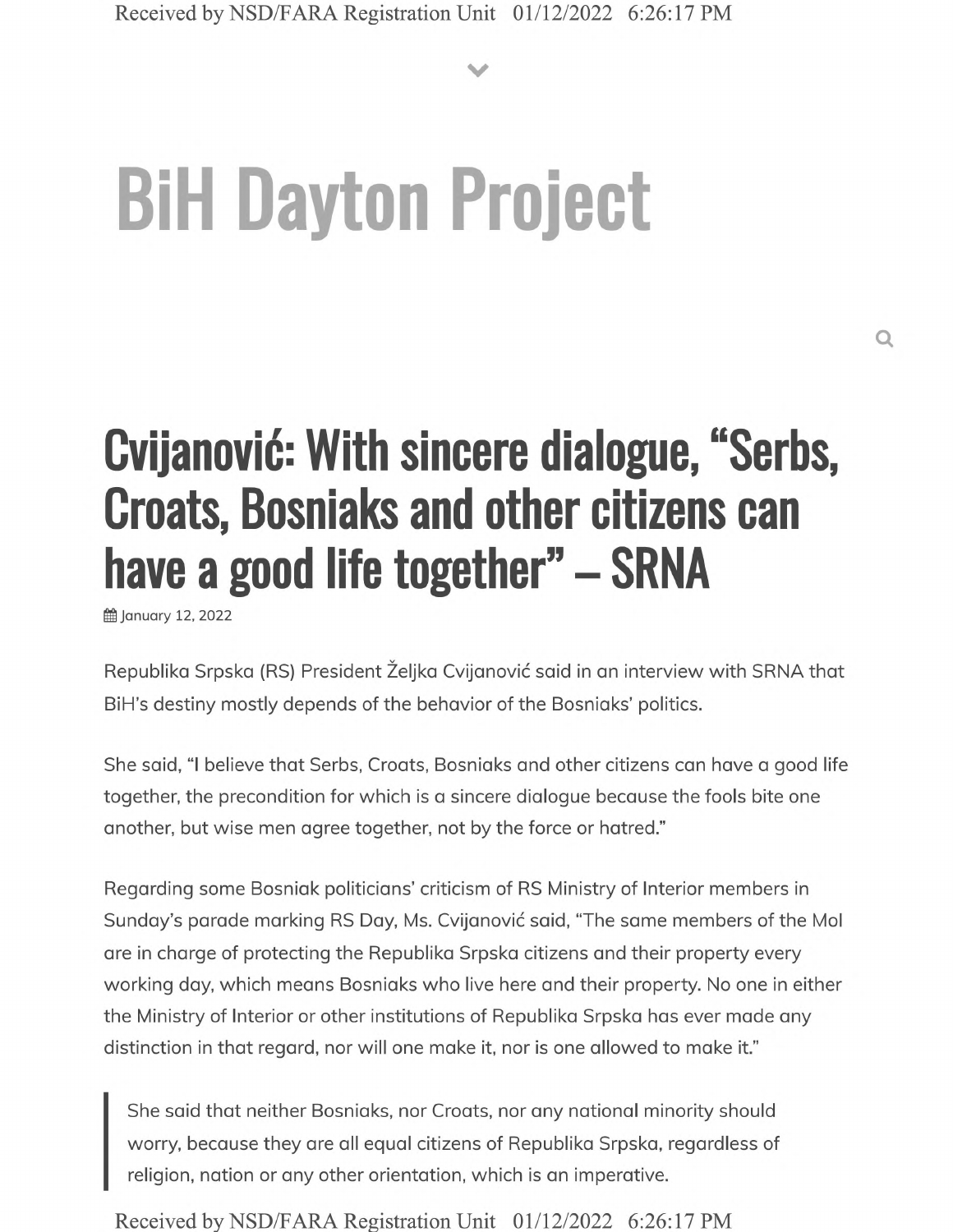Received by NSD/FARA Registration Unit 01/12/2022 6:26:17 PM

As for the incidents and provocations recorded against non-Serbs during the holidays, the president of the Republic said that the perpetrators should be sanctioned in accordance with the law.

Read more here.

« Čović: Intensive talks on Election Law next week - N1

#### **RELATED POSTS**



### **Covifr Intensive talks on Election Law next week - N1**

**曲 January 12, 2022** 



**BiH's GDP grows 8.4% year-on-year in third quarter - SeeNews 曲** December 31, 2021

Received by NSD/FARA Registration Unit 01/12/2022 6:26:17 PM